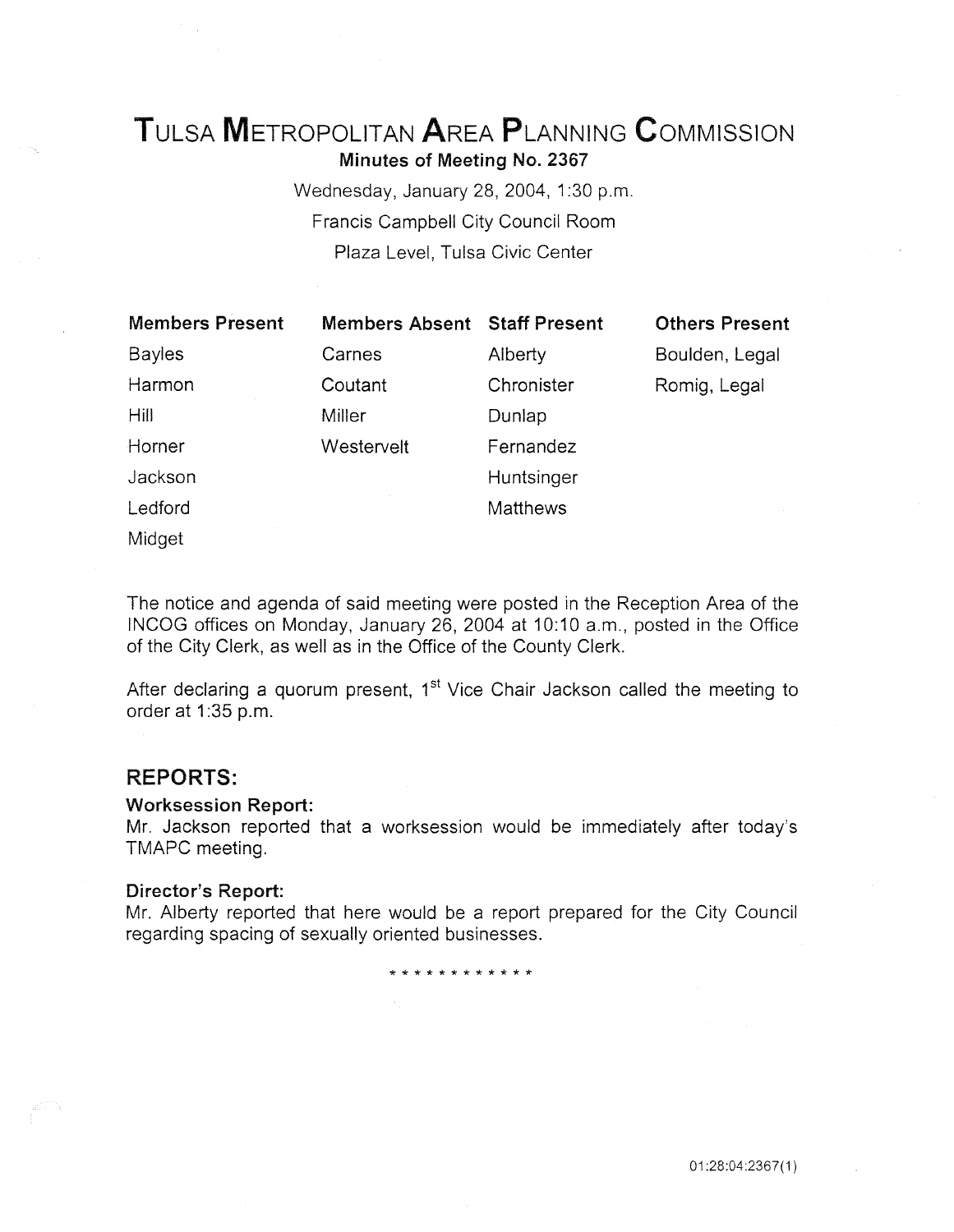# SUBDIVISIONS:

FINAL PLAT: Beckville Addition - RS-3 (0321) 3501 East 30<sup>th</sup> Street North

(PD-2) (CD-3)

# STAFF RECOMMENDATION:

This plat consists of one lot in one block on one acre.

All release letters have been received for this final plat. Staff recommends APPROVAL of the final plat.

The applicant indicated his agreement with staff's recommendation.

There were no interested parties wishing to speak.

#### TMAPC Action; 7 members present:

On MOTION of MIDGET TMAPC voted 7-0-0 (Bayles, Harmon, Hill, Horner, Jackson, Ledford, Midget "aye"; no "nays"; none "abstaining"; Carnes, Coutant, Miller, Westervelt "absent") to **APPROVE** the final plat for Beckville per staff recommendation.

\* \* \* \* \* \* \* \* \* \* \*

Hidden Treasures II - PUD 206 (2283)

(PD-18) (CD-8)

Southwest of East 91<sup>st</sup> Street South and South Sheridan Road

# STAFF RECOMMENDATION:

This plat consists of one lot in one block on 1.69 acres.

All release letters have been received for this final plat. Staff recommends APPROVAL of the final plat.

The applicant indicated his agreement with staff's recommendation.

There were no interested parties wishing to speak.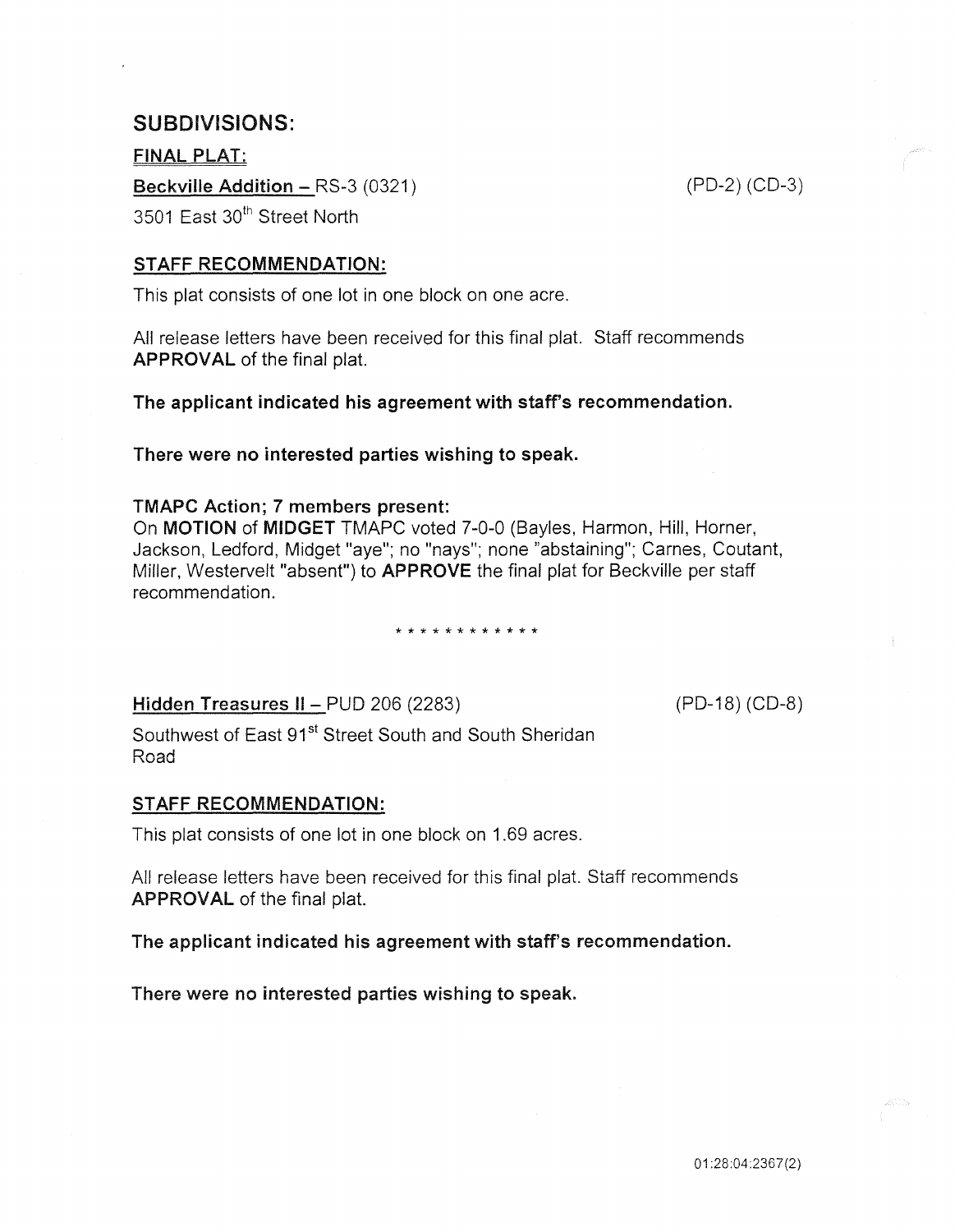# TMAPC Action; 7 members present:

On MOTION of MIDGET TMAPC voted 7-0-0 (Bayles, Harmon, Hill, Horner, Jackson, Ledford, Midget "aye"; no "nays"; none "abstaining"; Carnes, Coutant, Miller, Westervelt "absent") to APPROVE the final plat for Hidden Treasures II per staff recommendation.

\* \* \* \* \* \* \* \* \* \* \* \*

# PLAT WAIVER:

 $BOA-18587 - (2893) SR$ 

(PD-6) (CD-7)

4502 East 41<sup>st</sup> Street

# STAFF RECOMMENDATION:

The platting requirement was triggered in 1999 by a Board of Adjustment case to allow the University of Oklahoma to occupy the developed site with its existing structures.

Staff can recommend APPROVAL of the plat waiver requested because of the existing use. A remodeling permit is being requested at this time through the Development Services Department. The site was rezoned in approximately 1955 and was developed before the Subdivision Regulations were adopted.

#### A YES answer to the following 3 questions would generally be FAVORABLE to a plat waiver:  $V_{\text{eff}}$   $N_{\text{eff}}$

|                |                                                                                                        | res        | <b>NU</b> |
|----------------|--------------------------------------------------------------------------------------------------------|------------|-----------|
| 1.             | Has property previously been platted?                                                                  |            | Χ         |
| 2.             | Are there restrictive covenants contained in a previously filed<br>plat?                               |            | X         |
| 3 <sub>1</sub> | property adequately described by surrounding<br>platted $\times$<br>Is l<br>properties or street R/W?  |            |           |
|                | A YES answer to the remaining questions would generally NOT be<br>favorable to a plat waiver:          |            |           |
|                |                                                                                                        | <b>YES</b> | <b>NO</b> |
| 4.             | Is right-of-way dedication required to comply with Major Street<br>and Highway Plan?                   |            | X.        |
| 5.             | Would restrictive covenants be required to be filed by separate<br>instrument if the plat were waived? |            | X         |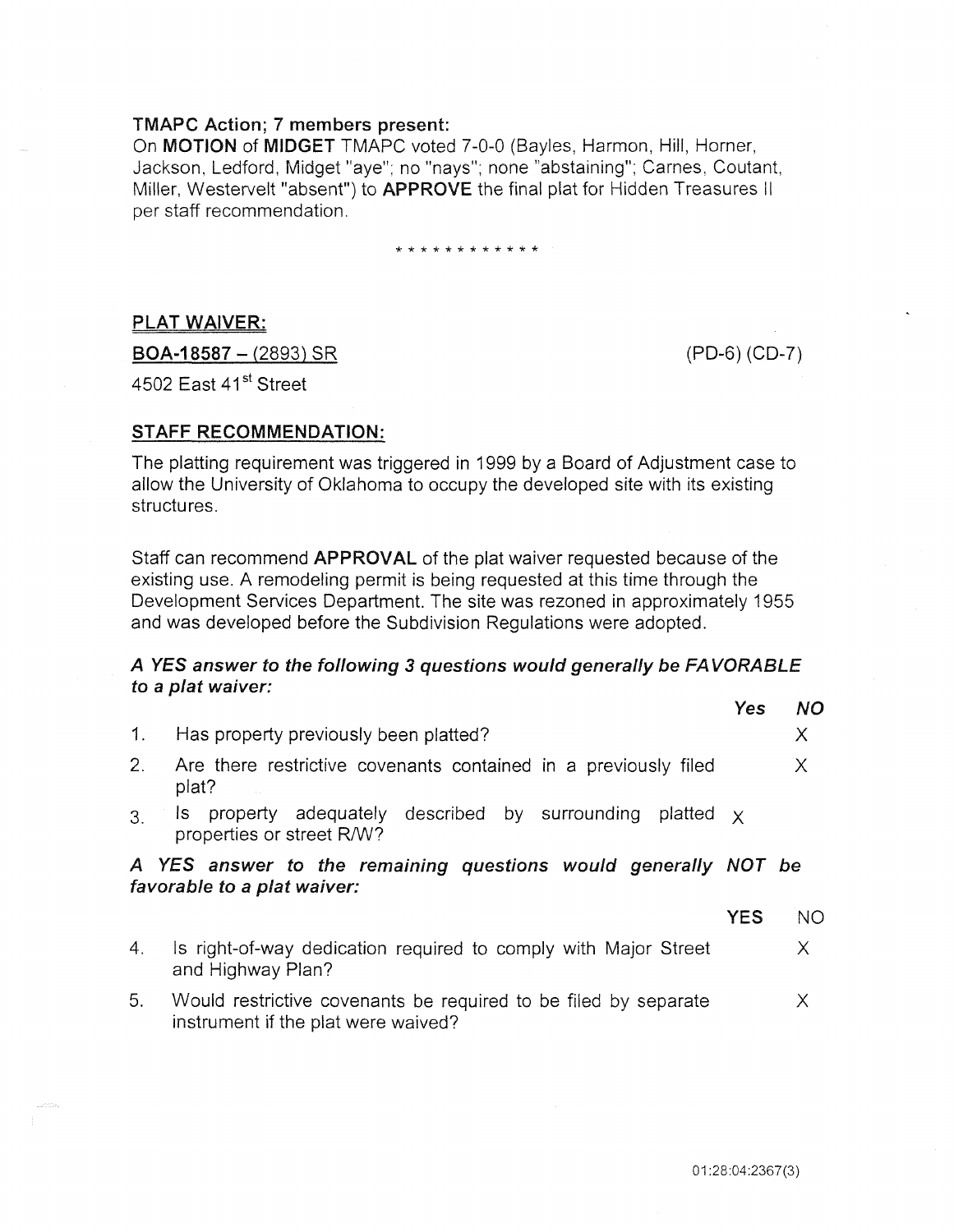- 6. Infrastructure requirements:
	- a) Water

|     | i. Is a main line water extension required?                                                                                                           | X.       |
|-----|-------------------------------------------------------------------------------------------------------------------------------------------------------|----------|
|     | ii. Is an internal system or fire line required?                                                                                                      | $\chi$   |
|     | iii. Are additional easements required?                                                                                                               | X        |
|     | b) Sanitary Sewer                                                                                                                                     |          |
|     | i. Is a main line extension required?                                                                                                                 | X.       |
|     | ii. Is an internal system required?                                                                                                                   | X.       |
|     | iii Are additional easements required?                                                                                                                | $\chi$   |
|     | c) Storm Sewer                                                                                                                                        |          |
|     | i. Is a P.F.P.I. required?                                                                                                                            | X        |
|     | ii. Is an overland drainage easement required?                                                                                                        | X.       |
|     | iii. Is on site detention required?                                                                                                                   | X        |
|     | iv. Are additional easements required?                                                                                                                | $\times$ |
| 7.  | Floodplain                                                                                                                                            |          |
|     | a) Does the property contain a City of Tulsa (Regulatory)<br>Floodplain?                                                                              | X.       |
|     | b) Does the property contain a F.E.M.A. (Federal) Floodplain?                                                                                         | X.       |
| 8.  | Change of Access                                                                                                                                      |          |
|     | a) Are revisions to existing access locations necessary?                                                                                              | $\times$ |
| 9.  | Is the property in a P.U.D.?                                                                                                                          | X        |
|     | a) If yes, was plat recorded for the original P.U.D.                                                                                                  |          |
| 10. | Is this a Major Amendment to a P.U.D.?                                                                                                                | X        |
|     | a) If yes, does the amendment make changes to the proposed<br>physical development of the P.U.D.?                                                     |          |
| 11. | Are mutual access easements needed to assure adequate<br>access to the site?                                                                          | X.       |
| 12. | Are there existing or planned medians near the site which would<br>necessitate additional right-of-way dedication or other special<br>considerations? | X.       |
|     |                                                                                                                                                       |          |

# Applicant was not present.

There were no interested parties wishing to speak.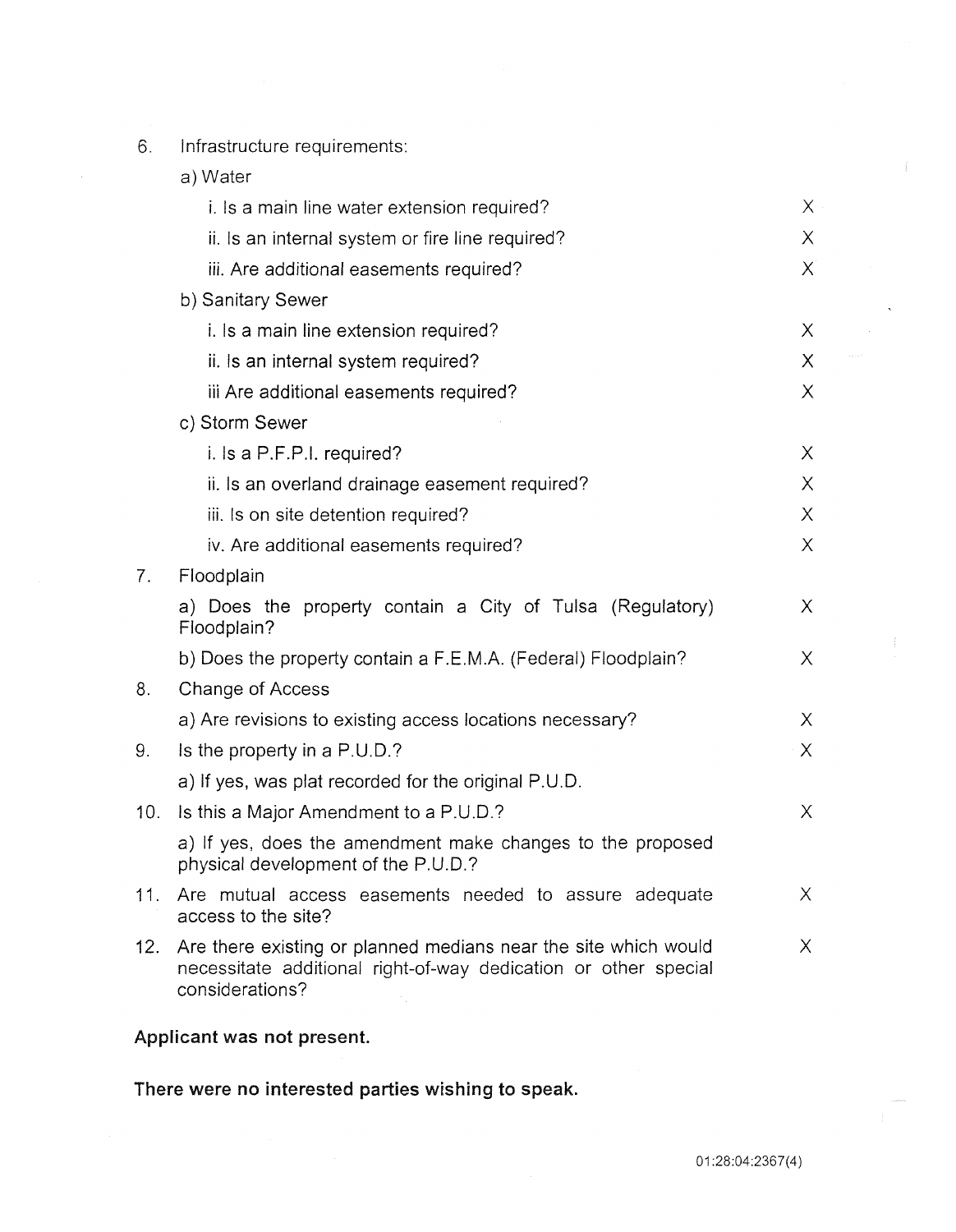# TMAPC Action; 7 members present:

On MOTION of HORNER TMAPC voted 7-0-0 (Bayles, Harmon, Hill, Horner, Jackson, Ledford, Midget "aye"; no "nays"; none "abstaining"; Carnes, Coutant, Miller, Westervelt "absent") to **APPROVE** the plat waiver for BOA-18587 per staff recommendation.

#### \* \* \* \* \* \* \* \* \* \* \* \*

# CHANGE OF ACCESS ON RECORDED PLAT:

Chimney Hills South, Lot 24, Block 40 (1483)

(PD-18) (CD-8)

North of 91<sup>st</sup> Street, west of South 77<sup>th</sup> East Avenue

# STAFF RECOMMENDATION:

This application is made to allow a change of access along East 91<sup>st</sup> Street South. The access is moved slightly from the access recently proposed and approved by TMAPC on January 7, 2004 for the church use proposed on the site. The property is zoned under PUD 215 (RS-3).

Staff recommends approval of the change of access. The Traffic Engineer has re-reviewed and approved the request. Staff recommends APPROVAL of the change of access as submitted.

The applicant indicated his agreement with staff's recommendation.

# There were no interested parties wishing to speak.

# TMAPC Action; 7 members present:

On MOTION of MIDGET TMAPC voted 7-0-0 (Bayles, Harmon, Hill, Horner, Jackson, Ledford, Midget "aye"; no "nays"; none "abstaining"; Carnes, Coutant, Miller, Westervelt "absent") to APPROVE the change of access on recorded plat for Chimney Hills South, Lot 24, Block 40 per staff recommendation.

\* \* \* \* \* \* \* \* \* \* \* \*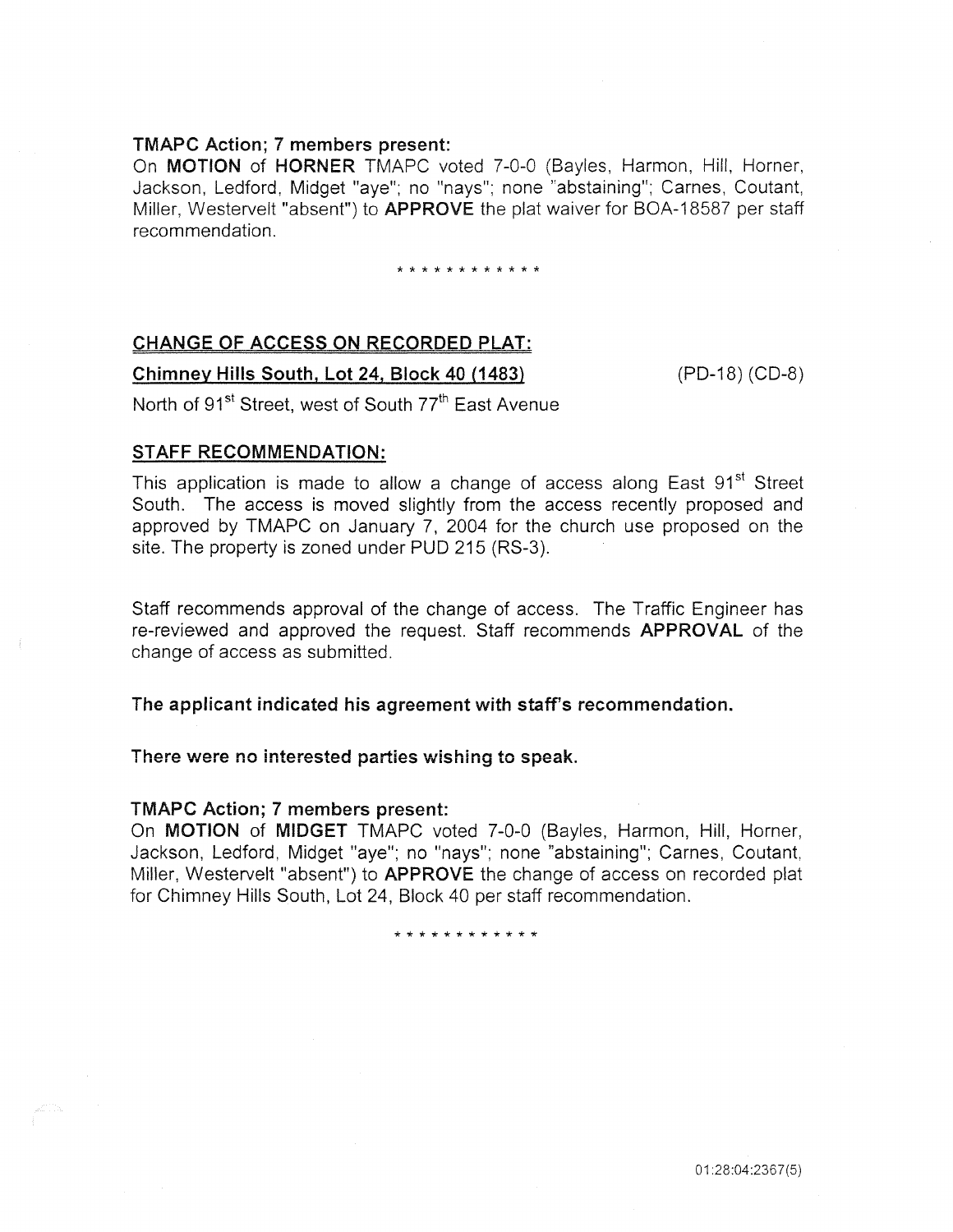# **ZONING PUBLIC HEARING**

**Application No.: PUD-405-J-2** 

# **MINOR AMENDMENT**

**Applicant:** John W. Moody (PD-18) (CD-8)

Location: South of southwest corner of East 93<sup>rd</sup> Street and South Memorial

# **STAFF RECOMMENDATION:**

The minor amendment proposes to add a 13-foot high ground sign containing 70 square feet of display surface area and to eliminate one wall sign per plan submitted. The wall sign to be deleted would be on the north side of the tower on the canopy of the car wash. The wall sign to be deleted was approved for 82 square feet of display surface area.

PUD-405-J was approved by the City Council in June 2001. The applicant is requesting the revised signage for a lube and car wash located south of the southwest corner of East 93<sup>rd</sup> Street and South Memorial Drive. The original sign standard for PUD-405-J was as follows:

> Wall signs shall comply with Section 1103.8.2 of the Tulsa Zoning Code. One ground sign shall be permitted with a maximum display surface area of 160 SF and a maximum height of 25FT.

Section 1103.8.2 of the Zoning Code permits wall signs not to exceed an aggregate display surface area of two square feet per each lineal foot of the building wall to which the sign or signs are affixed.

The Planning Commission at their October 2, 2002 meeting approved a minor amendment (PUD-405-J-1 ), which deleted the permitted ground sign and modified the allowable wall signage to permit 82 square feet of signage on the north, south and east sides of the tower, which is part of the canopy. The tower has 16 lineal feet of frontage on the north, south and east elevations which would be permitting 5.125 square feet of wall signage per each lineal foot of tower wall. Total signage for the north and south elevations is 82 square feet each. The total frontage for the east elevation, including the canopy, is 140 feet and a total of 172 square feet of wall signage was approved for this elevation.

The applicant is now proposing to eliminate the wall signage on the north side of the tower, which has been approved for 82 square feet and permitted a 13-foot high ground sign containing 70 square feet of display surface area.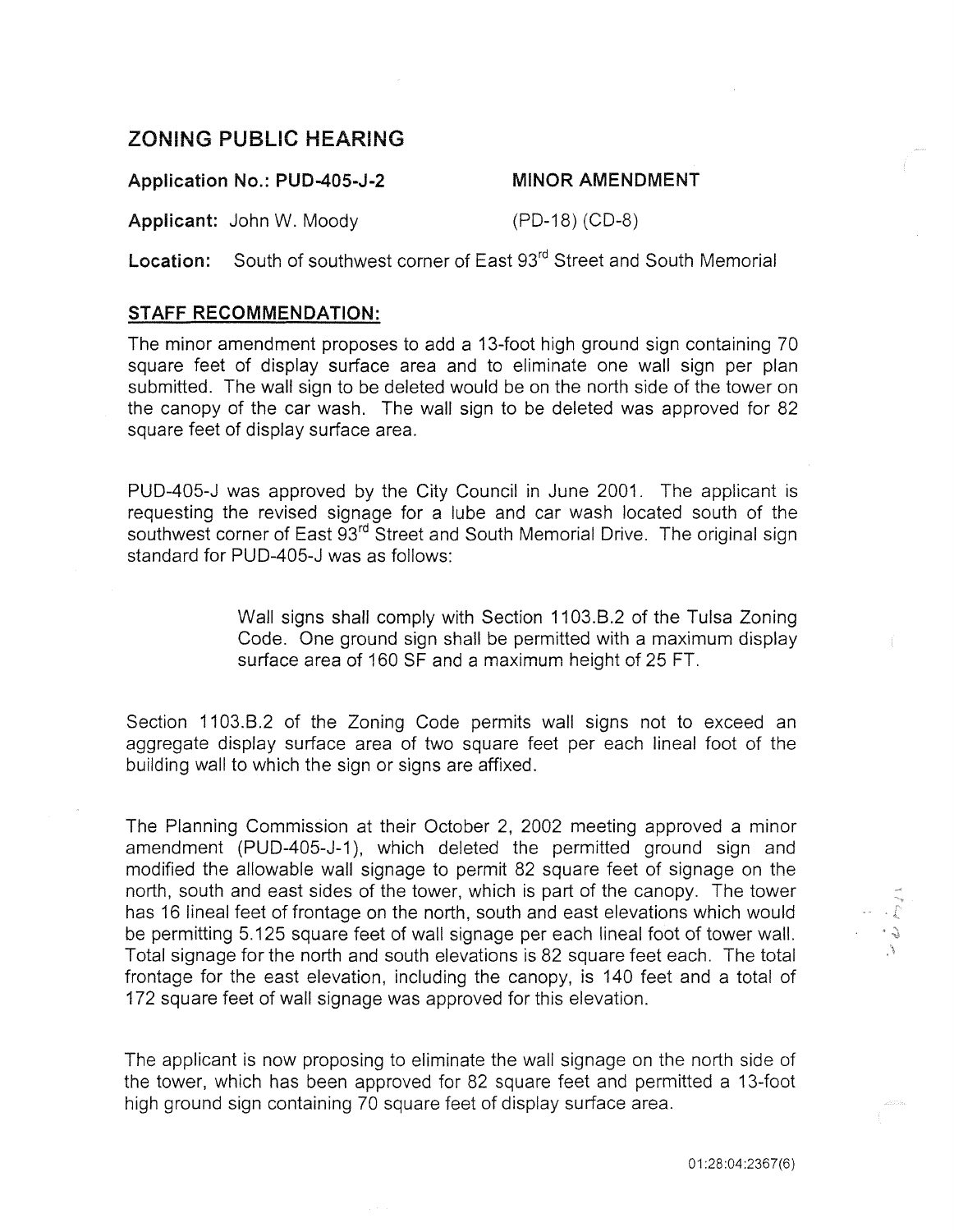Staff finds that the request does not substantially alter the size, location, number and character of signs. Therefore, staff recommends APPROVAL of the request subject to the condition that no additional signs be permitted.

# The applicant indicated his agreement with staff's recommendation.

# There were no interested parties wishing to speak.

### TMAPC Action; 7 members present:

On MOTION of HORNER TMAPC voted 7-0-0 (Bayles, Harmon, Hill, Horner, Jackson, Ledford, Midget "aye"; no "nays"; none "abstaining"; Carnes, Coutant, Miller, Westervelt "absent") to APPROVE the minor amendment for PUD-405-J-2, subject to the condition that no additional signs be permitted per staff recommendation.

#### \* \* \* \* \* \* \* \* \* \* \* \*

There being no further business, the Chair declared the meeting adjourned at 1:44 p.m.

Date Approved: cubr. Chairman

ATTEST: Tracey M. Bayles

**Secretary**